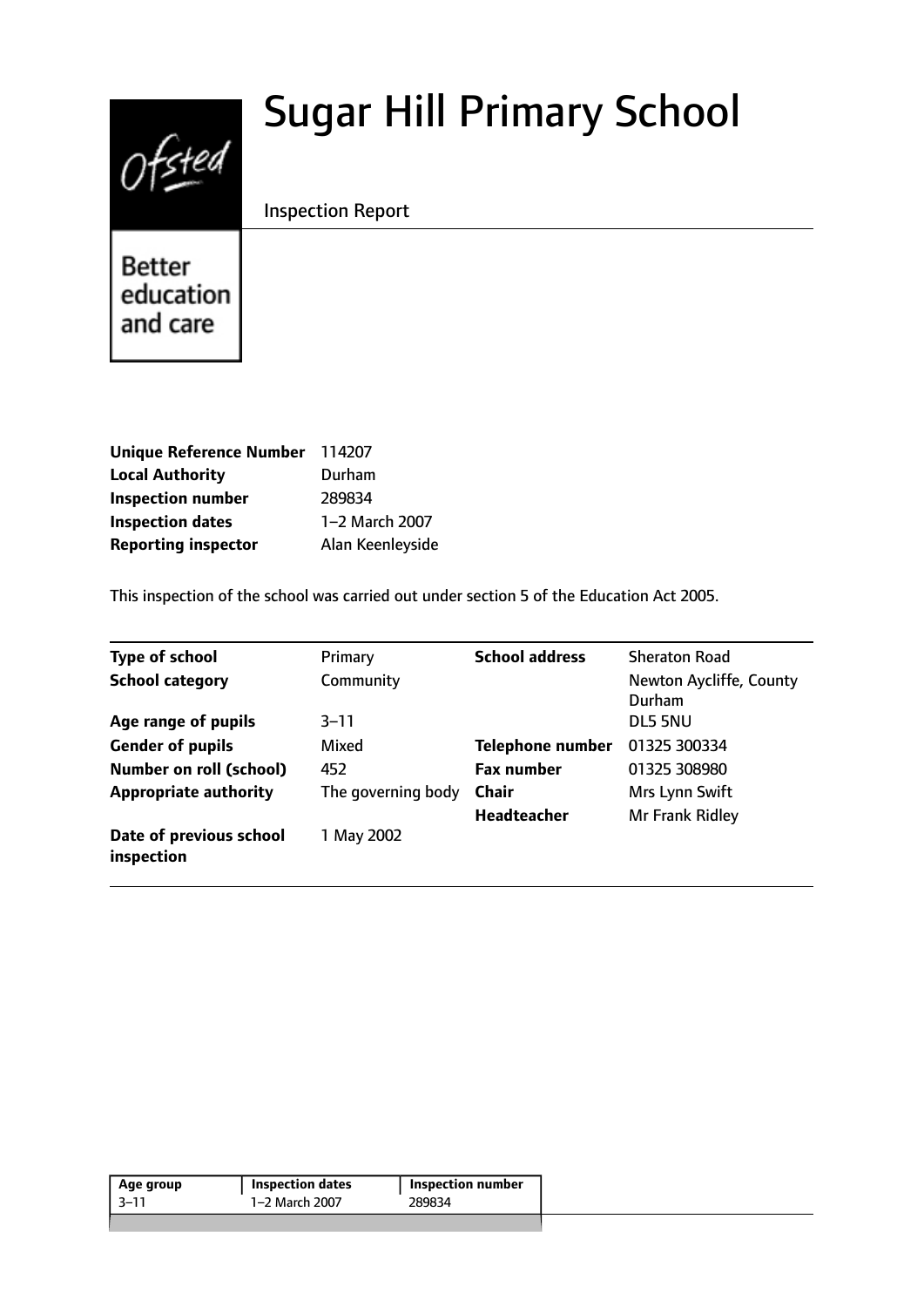© Crown copyright 2007

Website: www.ofsted.gov.uk

This document may be reproduced in whole or in part for non-commercial educational purposes, provided that the information quoted is reproduced without adaptation and the source and date of publication are stated.

Further copies of this report are obtainable from the school. Under the Education Act 2005, the school must provide a copy of this report free of charge to certain categories of people. A charge not exceeding the full cost of reproduction may be made for any other copies supplied.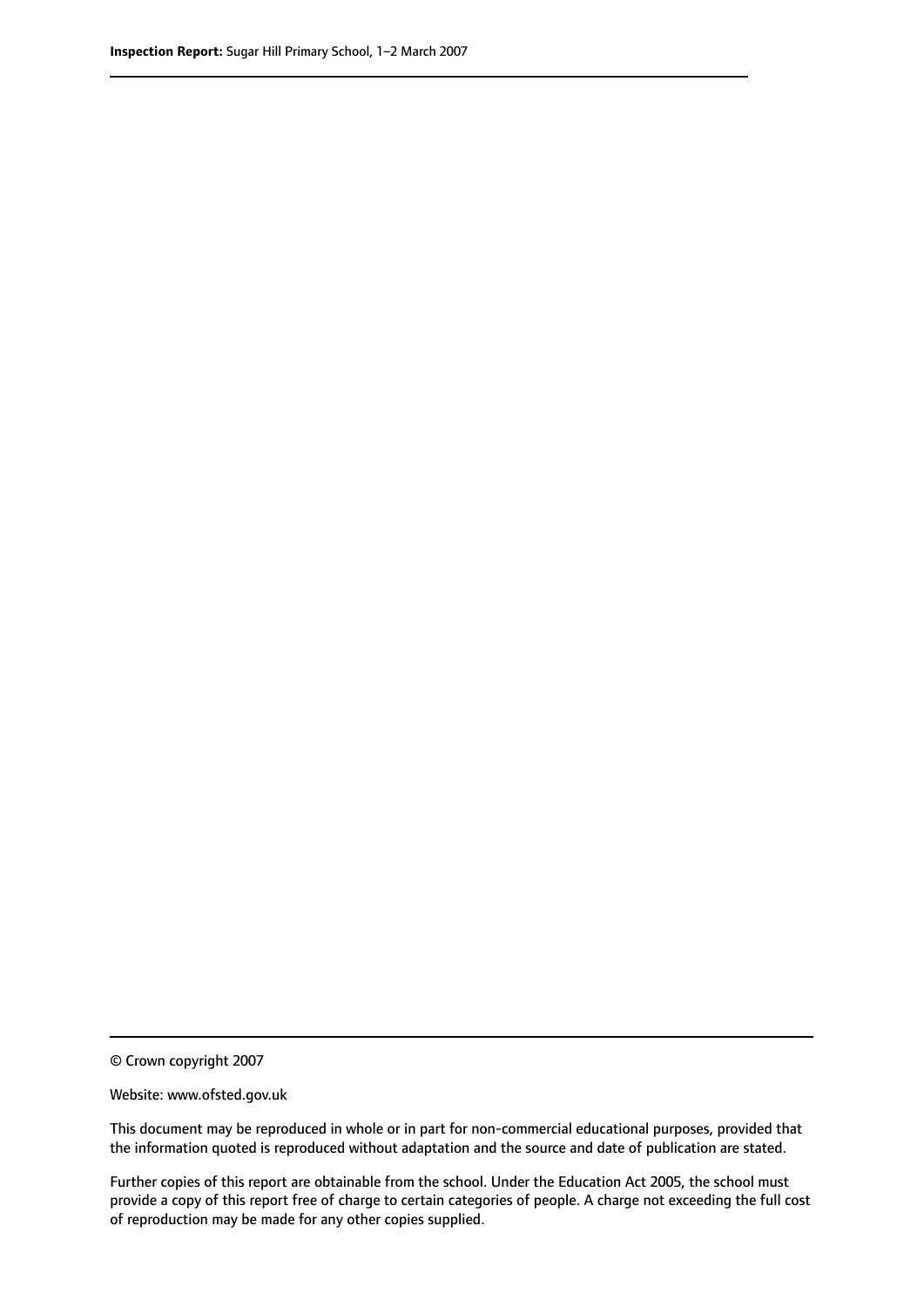## **Introduction**

The inspection was carried out by three Additional Inspections.

## **Description of the school**

Sugar Hill is a larger than average primary school situated close to a large industrial estate near the centre of Newton Aycliffe. Most pupils are White British. Their attainment on entry is below that expected for this age group. About 80% come from backgrounds that are socially disadvantaged. The proportion eligible for free school meals is just above the national average. More pupils than average have learning difficulties and disabilities (LDD). About half of these have social, emotional, behavioural and speech or communication difficulties. There is a very small number of looked after children in the school. The school isrecognised as an Investor in People and an Investor in Children.

## **Key for inspection grades**

| Grade 1 | Outstanding  |
|---------|--------------|
| Grade 2 | Good         |
| Grade 3 | Satisfactory |
| Grade 4 | Inadequate   |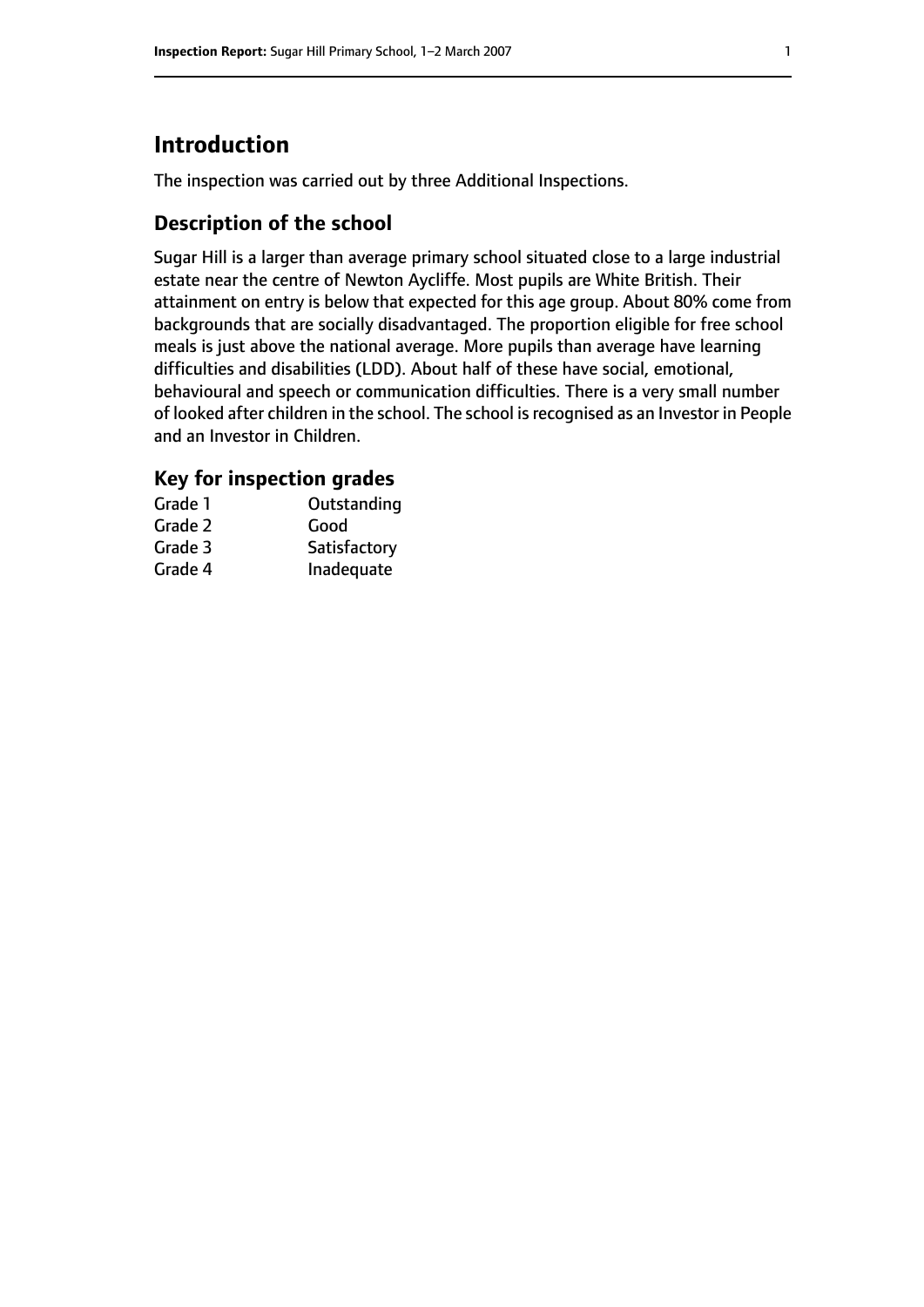## **Overall effectiveness of the school**

#### **Grade: 3**

Sugar Hill is a satisfactory school, which gives satisfactory value for money. Pupils are happy and confident and most parents are very satisfied with the quality of education and care provided. The curriculum is good and enriched by a wide range of educational visits. This is reflected in the good progress that pupils make in their personal development and well being.

Standards are below average but pupils' achievement is satisfactory. From a below average starting point in the Nursery, pupils leave the school with test results that are below the national average. Test results at the end of Key Stage 1 show that standards in reading, writing and mathematics are just below the national average. By the end of Key Stage 2, standards are again below average. Raising achievement is a whole school priority. Despite some year on year fluctuations, the drop in standards for 2006 was caused by the school focusing on more able pupils at the expense of the less able pupils. The school is aware of this and has taken steps to address this. Pupils with learning difficulties and/or disabilities (LDD) make satisfactory progress.

Teaching is satisfactory overall. There is not enough teaching that is good or better to enable the pupils to catch up to an average standard by the time they leave. Teachers have good relationships with pupils. Instructions and explanations are clear and informative. Pupils make the best progress in literacy where they are challenged and tasks are well matched to their abilities. However, this is not always the case. In some lessons, pace and challenge are not demanding enough, particularly for the more able, and learning slows. Although the school uses assessment data to identify underachievement, it does not analyse it in sufficient detail; for example, to identify that the girls significantly out perform the boys, particularly in English. Assessment information is not used well to set individual learning targets to help pupils improve.

The good curriculum is enriched by a wide range of educational visits and sports provision. Although the school has an information and communication technology (ICT) suite, teachers make insufficient use of ICT to support pupils' learning. This is exacerbated by the lack of equipment in some class rooms.

The school provides well for personal development and well being and pupils make good progress in this aspect. Pupils' spiritual, moral, social and cultural development is good. The successful promotion of positive attitudes to work and learning ensure that the pupils are adequately prepared for life beyond school. Fitness and healthy lifestyles are given appropriate emphasis and pupils enjoy their lessons. The quality of care, guidance and support is satisfactory overall. Pastoral care is good and the school is conscientious in implementing measures to keep pupils safe. However, the guidance and support that pupils receive to help them make progress in their work is satisfactory. This is because teachers' marking and their use of individual targets does not always give pupils a clear understanding of what they need to do to improve their work.

Leadership and management are satisfactory. The headteacher and the senior management team demonstrate that the improvement of standards is the core business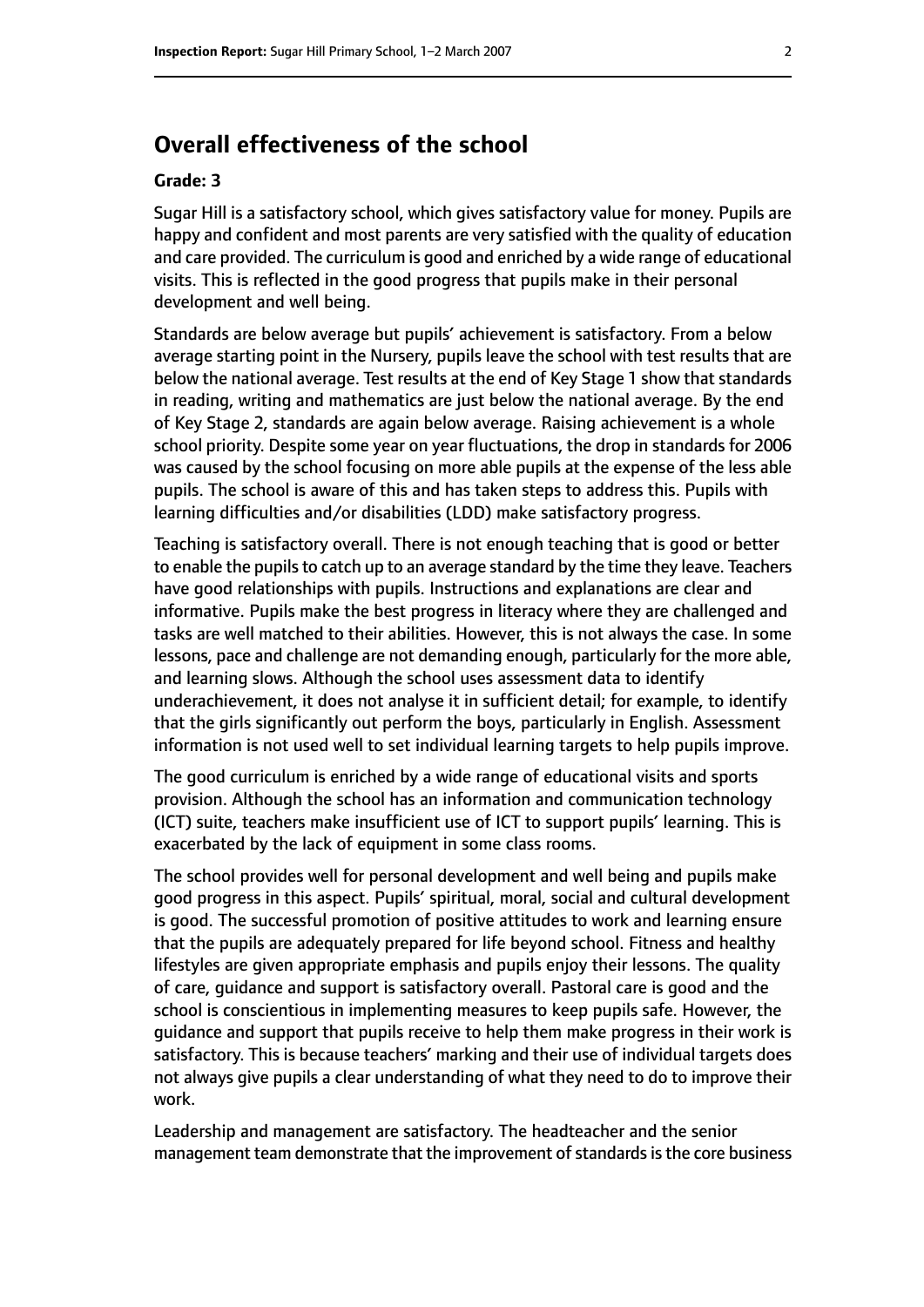of the school. However, leadership does not always sufficiently focus upon this aspiration. For example, the need to raise standards in information and communication technology (ICT) and improve the opportunities for pupils to use computers was identified in the last inspection report and remains an area for development. Although governance is satisfactory, governors are not sufficiently involved in challenging or holding the school to account. Whilst some issues from the previous inspection have been successfully tackled others remain and so the capacity for improvement is satisfactory.

#### **What the school should do to improve further**

- Raise standards in English, particularly for the boys and all pupils in mathematics throughout the school.
- Increase the opportunities and provision for pupils to use ICT.
- Increase the involvement of the governing body especially in relation to reviewing and evaluating standards of work.

## **Achievement and standards**

#### **Grade: 3**

Standards are below average but pupils' achievement is satisfactory. Pupils enter the Nursery with attainment that is below that expected for their age. Satisfactory teaching in the Foundation Stage ensures that the pupils make satisfactory progress. When pupils enter Key Stage 1, their standards remain below average. Good teaching ensures that progress during Key Stage 1 improves so that, by the end of this key stage, standards in reading, writing and mathematics are just below the national average. Trends over time show that standards have been well below the national average up to 2005 when they improved significantly to above the national average in all three subjects but dipped in 2006 back to just below the national average due to the underperformance of boys, particularly in reading and writing.

In Key Stage 2, the 2006 results show that standards have significantly fallen in all three subjects and in the number of pupils achieving the higher levels in mathematics and science from the previous year. However, since 2003, trends over time show an improving picture in English and mathematics. At the end of Key Stage 2, standards are below average. This represents satisfactory progress relative to the pupils' attainment on entry to the school.

The school has a range of assessment data, but does not analyse this in sufficient detail to identify problems such as the significant gap in performance between boys and girls, particularly in English, throughout the school. Since the last inspection, standards in ICT have improved slightly although pupils are still working below the expected level for this subject. Pupils with LDD make satisfactory progress.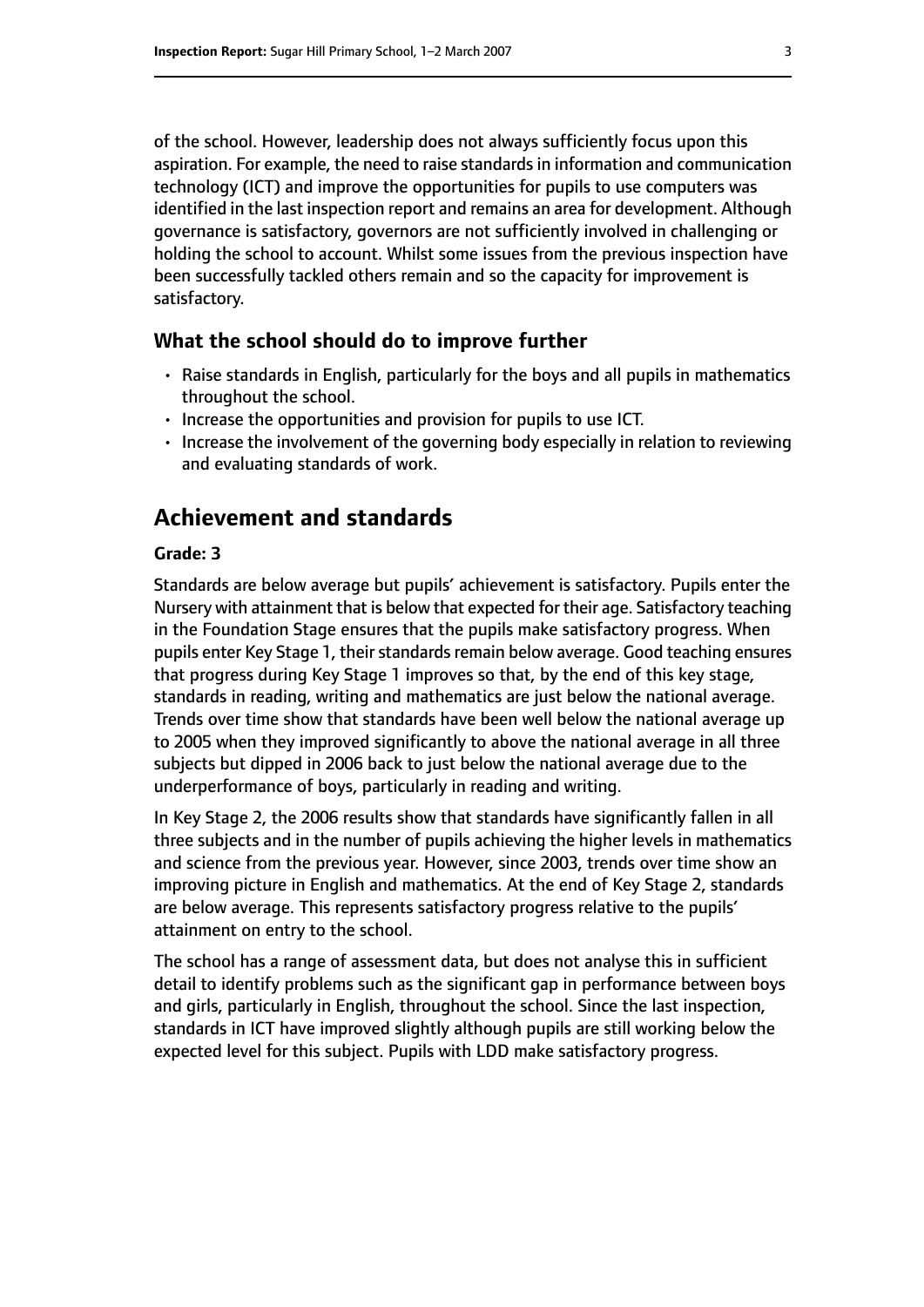## **Personal development and well-being**

#### **Grade: 2**

Pupils make good progress in their personal development and as a result their spiritual, moral, social and cultural development is good. Through assemblies, the spiritual dimension develops well. Pupils are keen to help others and willingly support community events such as entertaining residents in a local home or charitable events. They make a positive contribution to school life through such activities as membership of the school council, acting as a buddy or library monitor. Behaviour in and around school is good and pupils are polite, considerate and confident. They willingly take on responsibility and care for one another. Pupils have a confidence in their ability to make a difference to themselves. Most pupils enjoy school and develop positive attitudes to work that provide a good foundation for later life. Attendance is satisfactory. Pupils know the importance of safe and healthy lifestyles and show this in the sensible choices they make for sports and healthy eating. Pupils say that incidents of bullying are rare and are dealt with quickly when they occur. They know that there is always someone who will listen if there is a problem. Pupils' acquisition of basic literacy and numeracy skills is satisfactory. These skills, together with their good social skills prepare them adequately for their future economic well-being. However, the lack of investment in ICT provision detracts from the extent to which the school prepares pupils for the world of work.

## **Quality of provision**

### **Teaching and learning**

#### **Grade: 3**

Teaching and learning are satisfactory overall with strengths in Key Stage 1 and the upper end of Key Stage 2. In Key Stages 1 and 2, lessons are well-planned and teachers share their purpose and the criteria for checking learning with pupils. In the Foundation Stage, activities are not always sufficiently carefully planned so some children do not do well as they could. Not enough check is kept on how well children progress in Nursery and Reception.

The best lessons contain a good variety of activities which, because they are carefully suited to pupils' abilities, make learning fun and are used effectively to capture and hold pupils' interest. Pupils pay good attention, contribute willingly and work hard. Many opportunities to develop speaking and listening skills through discussion work and questioning lead some to speak confidently and fluently when explaining their thinking. Pupils are taught to reflect on what they have learned. This reinforces their understanding well. Relationships between the pupils and staff are positive. In the less effective lessons, the pace of learning is slow and sometimes not enough is done to ensure that all pupils take a full part in the lesson. Activities are not always matched to the abilities of pupils, especially the more able. Pupils are not always clear what they need to do to improve and as a result their learning slows. Marking varies in quality and sometimes does not make pupils aware of what they need to do next to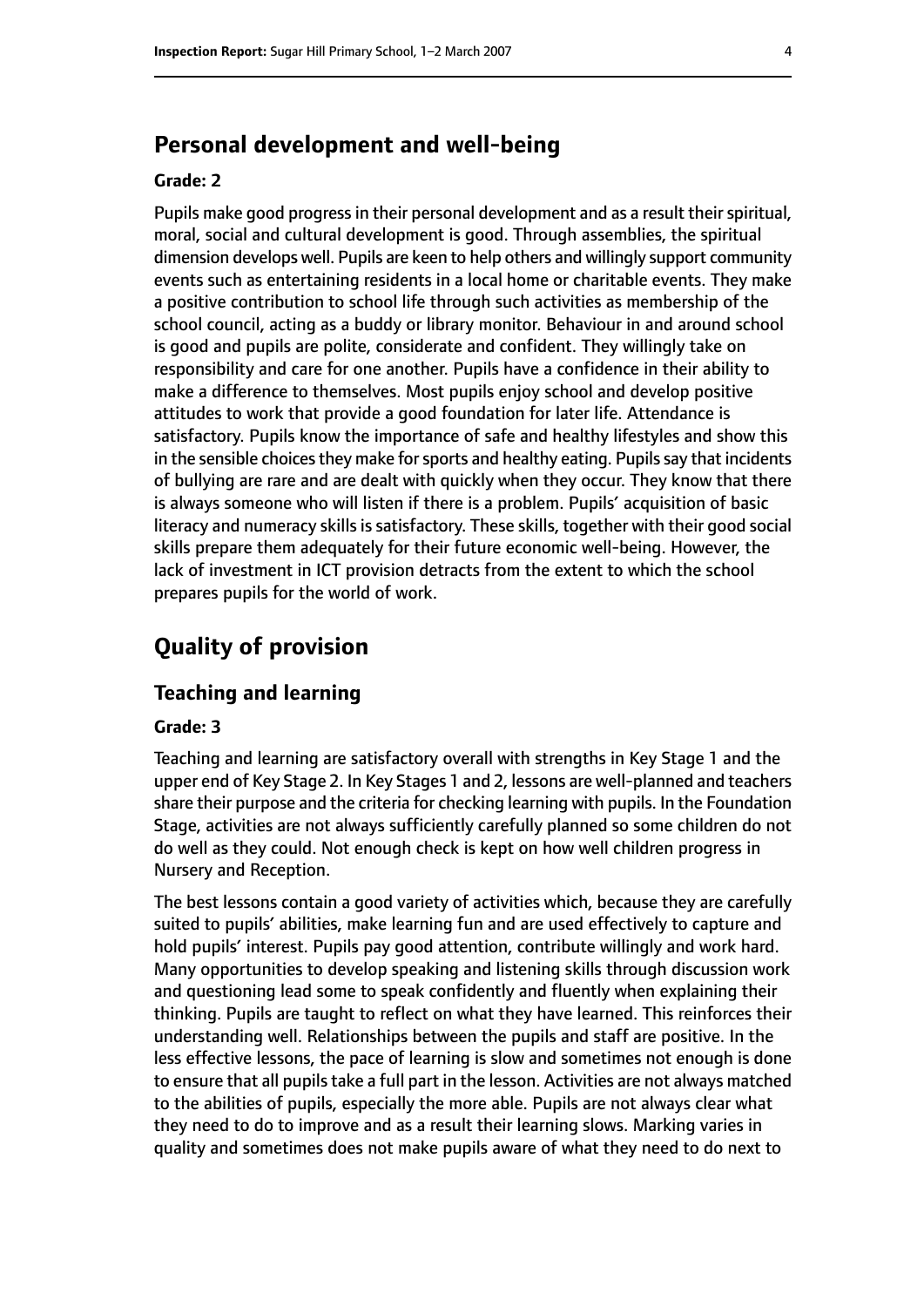improve. There are insufficient opportunities for pupils to use their ICT skills in other subjects.

Teaching assistants work closely with teachers and give invaluable support to many pupils. In particular, they help those with LDD so that they achieve as well as their classmates.

#### **Curriculum and other activities**

#### **Grade: 2**

The school provides a good curriculum. Pupils enjoy a good range of activities and experiences as they move through the school. The curriculum is enriched with exciting opportunities that motivate pupils, such as World Book day where pupils dressed as characters from their favourite books. A good range of visits and visitors contributes well to widening pupils' knowledge and improving their spiritual, social and cultural development. Many pupils take part enthusiastically in out-of-school clubs, which include a range of sports and other activities. Pupils attend a residential centre where outdoor activities contribute to their self-esteem and social development. Good working relationships with a local secondary school also have a positive impact on pupils' learning. For example, a joint contribution to an assembly for Key Stage 2 pupils strengthened their spiritual development, and the 'Tea-Time Club' gives pupils opportunities to learn about cookery using specialist secondary school facilities. Although the school has an ICT suite and a few interactive whiteboards in classrooms, pupils' ICT skills are not yet used widely enough across subjects.

#### **Care, guidance and support**

#### **Grade: 3**

Standards of care, guidance and support are satisfactory overall. Pastoral care is good and pupils respond appropriately to the positive atmosphere that the school promotes. Child protection procedures are firmly established and the school works well in partnership with parents and other agencies to support pupils, especially those who need extra help. Pupils speak well of the care and support they receive from adults, with whom they enjoy good relationships. They know who they can go to talk to, trust staff and feel confident to ask for help if it is needed. Academic guidance and support is satisfactory. Marking is inconsistent and sometimes not sharp enough to help pupils understand how they can improve and achieve more. Although the school has appropriate pupil tracking systems, not all teachers use performance data effectively to guide pupils in their work to help raise achievement. Although the school has introduced individual targets for older pupils, the majority of these pupils do not have a clear understanding of their targets or the progress they are making in lessons. The targets for some pupils are not challenging enough. Pupils with LDD receive satisfactory support.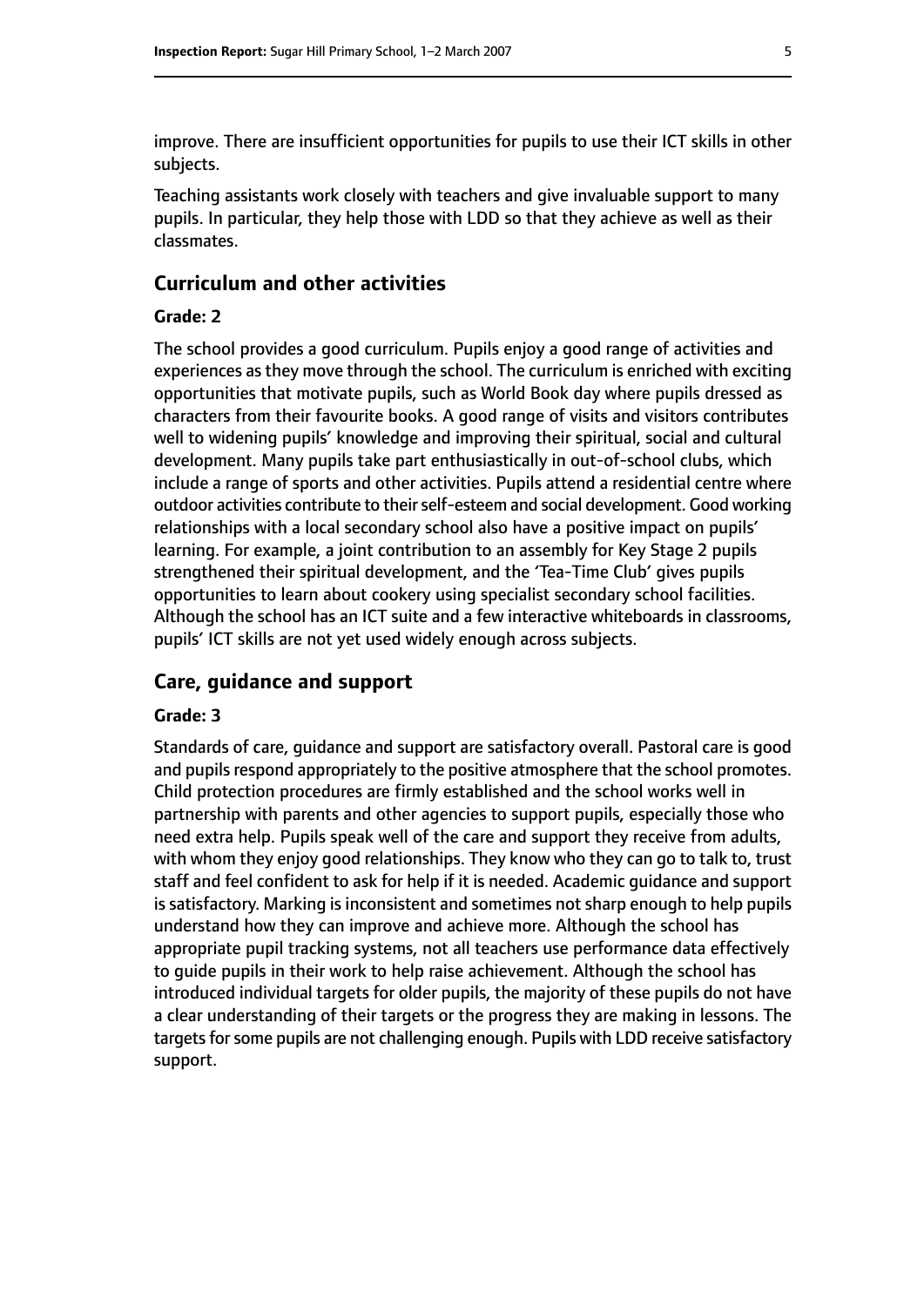## **Leadership and management**

#### **Grade: 3**

Leadership and management have been effective in promoting a positive social climate, good personal development and establishing good partnerships with the local community. The headteacher provides a steady steer for the school, supported by the senior management team who have raising standards at the heart of their agenda. The good ethos of care that exists across the school contributes to the good personal development of pupils and satisfactory inclusion for everyone.

School self-evaluation and development planning are satisfactory. The senior management team plays a key role in the monitoring of teaching throughout the school. There is a planned programme of monitoring involving the senior team and middle leaders. Leaders have correctly identified raising achievement in literacy, numeracy, improving ICT and the Foundation Stage as key priorities. The school is beginning to tackle shortcomings although, not all managers have a clear focus on the areas in most need of improvement. A suitable system for tracking pupils' progress has been introduced to identify underachievement. However, target setting for individual pupils is not well developed throughout the school. Day to day management of the school is good and promotes an orderly environment in which pupils make good progress in their personal development. Recent refurbishment has improved the accommodation. Resources for learning are satisfactory overall. However, in ICT plans to improve provision and standards identified in the last inspection report have not been implemented on schedule. As a result, there are limited opportunities for pupils to use ICT in their learning, restricting progress. The governing body is supportive of the school and was effective in balancing the budget after one year of deficit. However, the governing body does not yet provide sufficient challenge and accountability.

The school demonstrates satisfactory capacity to improve because it has successfully tackled some of the issues identified at the last inspection, such as making better provision for the more able and talented pupils and improving standards in art and design. It has a clear view of what needs to improve. However, some weaknesses still remain such as ICT which, diminish the school's overall effectiveness.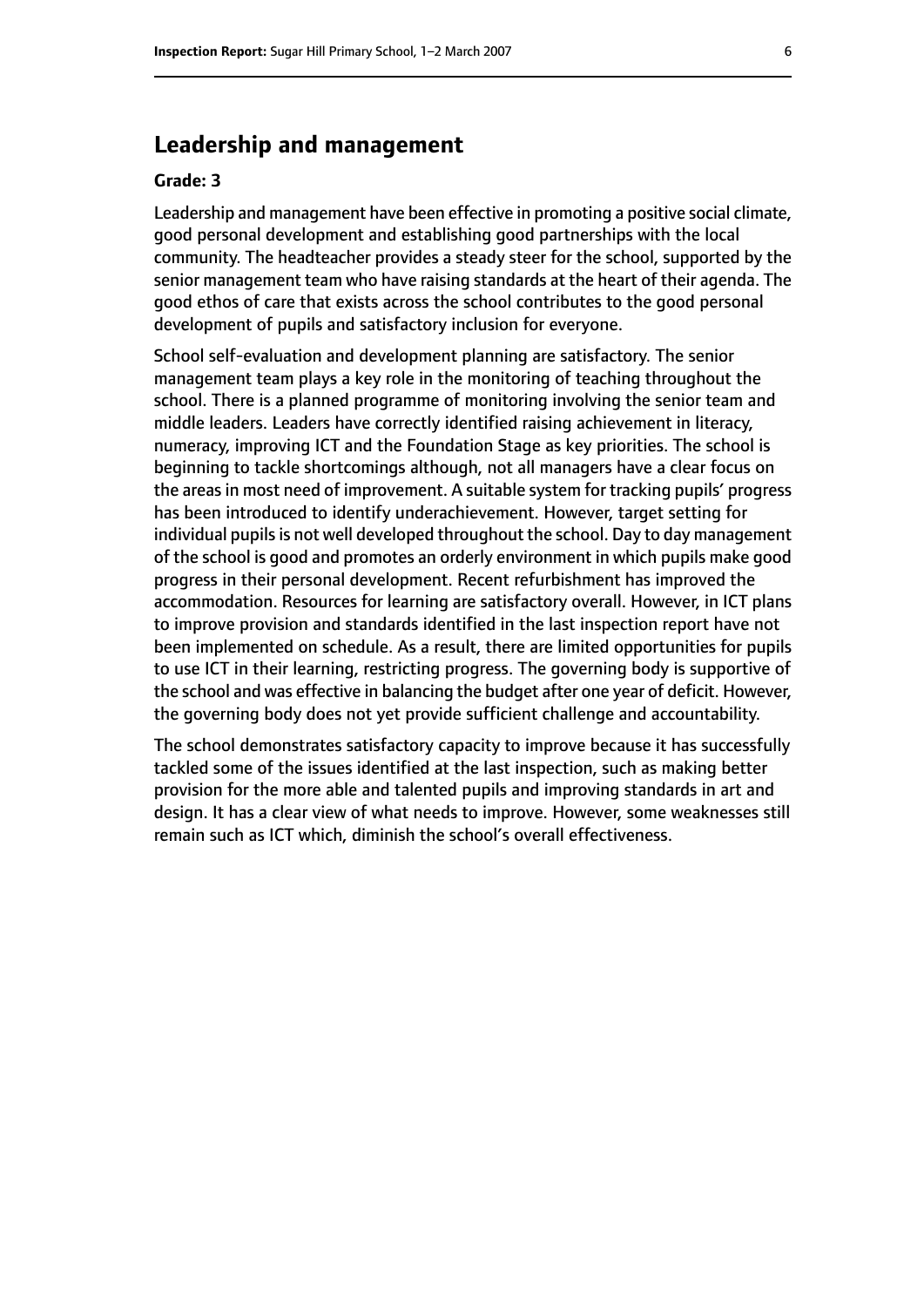**Any complaints about the inspection or the report should be made following the procedures set out inthe guidance 'Complaints about school inspection', whichis available from Ofsted's website: www.ofsted.gov.uk.**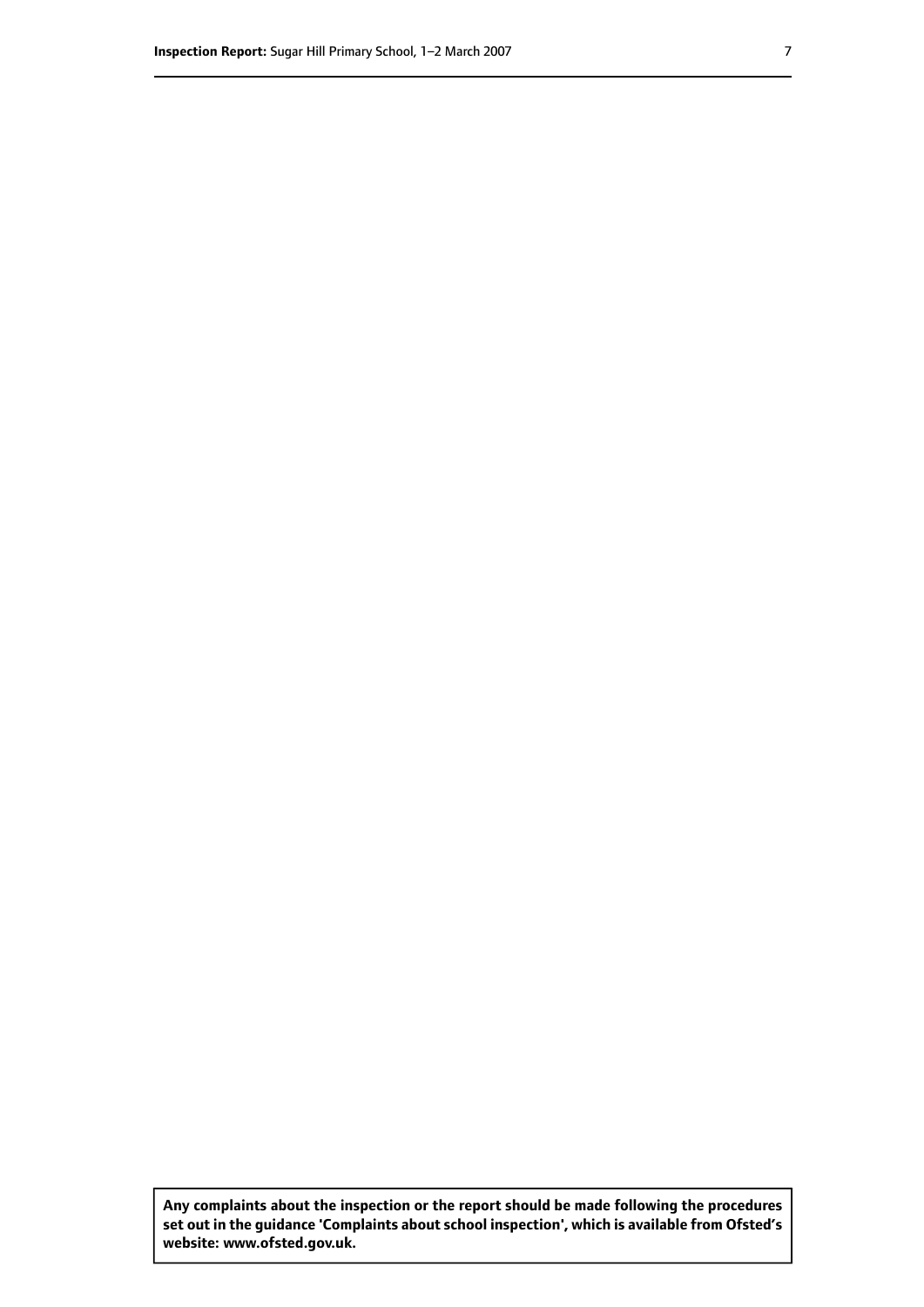## **Inspection judgements**

| Key to judgements: grade 1 is outstanding, grade 2 good, grade 3 satisfactory, and grade 4 | School         |
|--------------------------------------------------------------------------------------------|----------------|
| inadeauate                                                                                 | <b>Overall</b> |

## **Overall effectiveness**

| How effective, efficient and inclusive is the provision of education, integrated<br>care and any extended services in meeting the needs of learners? |     |
|------------------------------------------------------------------------------------------------------------------------------------------------------|-----|
| How well does the school work in partnership with others to promote learners'<br>well-being?                                                         |     |
| The quality and standards in the Foundation Stage                                                                                                    |     |
| The effectiveness of the school's self-evaluation                                                                                                    |     |
| The capacity to make any necessary improvements                                                                                                      |     |
| Effective steps have been taken to promote improvement since the last<br>inspection                                                                  | Yes |

## **Achievement and standards**

| How well do learners achieve?                                                                               |  |
|-------------------------------------------------------------------------------------------------------------|--|
| The standards <sup>1</sup> reached by learners                                                              |  |
| How well learners make progress, taking account of any significant variations between<br>groups of learners |  |
| How well learners with learning difficulties and disabilities make progress                                 |  |

## **Personal development and well-being**

| How good is the overall personal development and well-being of the<br>learners?                                  |  |
|------------------------------------------------------------------------------------------------------------------|--|
| The extent of learners' spiritual, moral, social and cultural development                                        |  |
| The behaviour of learners                                                                                        |  |
| The attendance of learners                                                                                       |  |
| How well learners enjoy their education                                                                          |  |
| The extent to which learners adopt safe practices                                                                |  |
| The extent to which learners adopt healthy lifestyles                                                            |  |
| The extent to which learners make a positive contribution to the community                                       |  |
| How well learners develop workplace and other skills that will contribute to<br>their future economic well-being |  |

## **The quality of provision**

| $\Box$ How effective are teaching and learning in meeting the full range of the $\Box$<br>  learners' needs?        |  |
|---------------------------------------------------------------------------------------------------------------------|--|
| $\mid$ How well do the curriculum and other activities meet the range of needs<br>$\mid$ and interests of learners? |  |
| How well are learners cared for, guided and supported?                                                              |  |

 $^1$  Grade 1 - Exceptionally and consistently high; Grade 2 - Generally above average with none significantly below average; Grade 3 - Broadly average to below average; Grade 4 - Exceptionally low.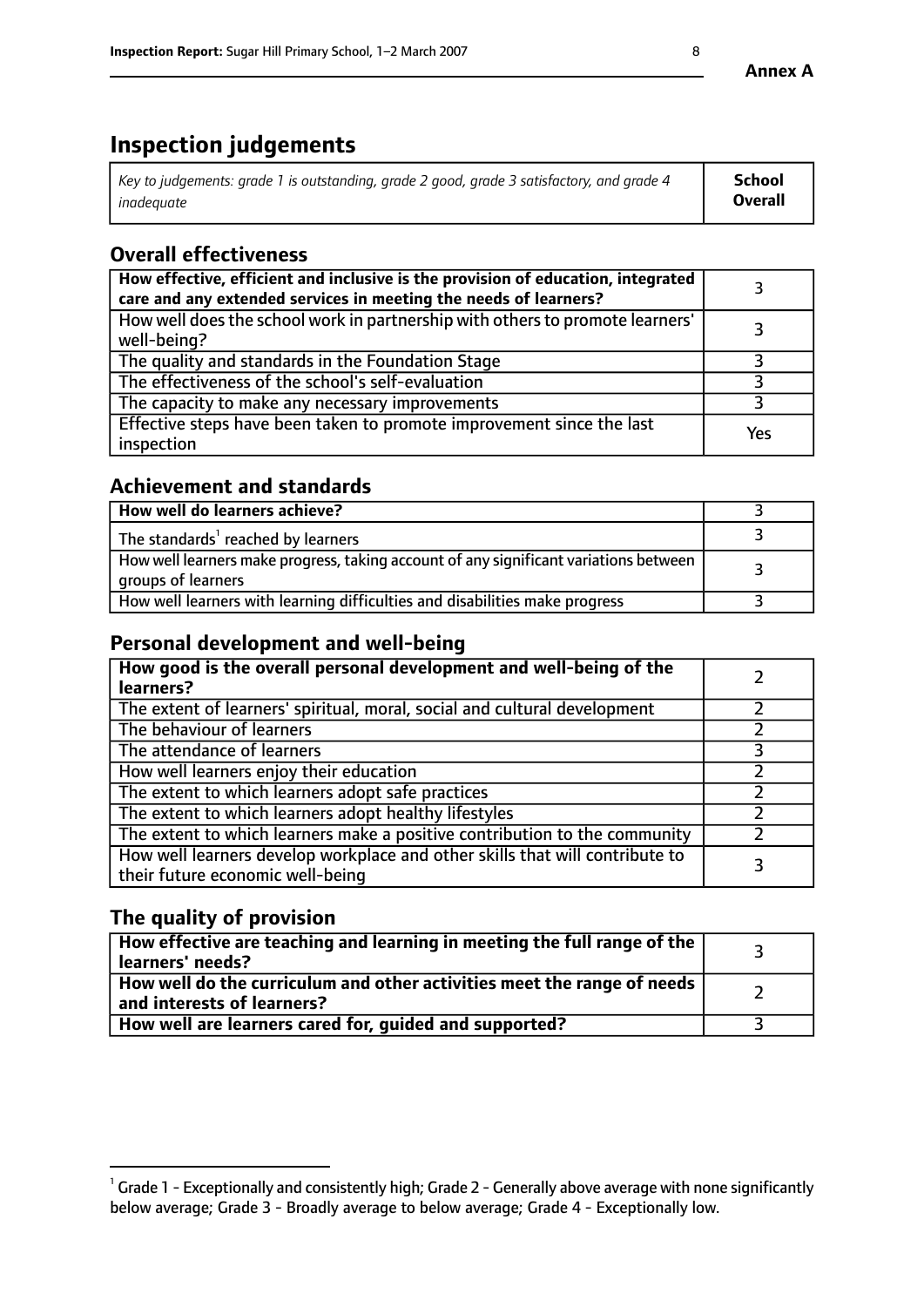#### **Annex A**

## **Leadership and management**

| How effective are leadership and management in raising achievement<br>and supporting all learners?                                              |           |
|-------------------------------------------------------------------------------------------------------------------------------------------------|-----------|
| How effectively leaders and managers at all levels set clear direction leading<br>to improvement and promote high quality of care and education |           |
| How effectively performance is monitored, evaluated and improved to meet<br>challenging targets                                                 | 3         |
| How well equality of opportunity is promoted and discrimination tackled so<br>that all learners achieve as well as they can                     | 3         |
| How effectively and efficiently resources, including staff, are deployed to<br>achieve value for money                                          | 3         |
| The extent to which governors and other supervisory boards discharge their<br>responsibilities                                                  | 3         |
| Do procedures for safequarding learners meet current government<br>requirements?                                                                | Yes       |
| Does this school require special measures?                                                                                                      | No        |
| Does this school require a notice to improve?                                                                                                   | <b>No</b> |